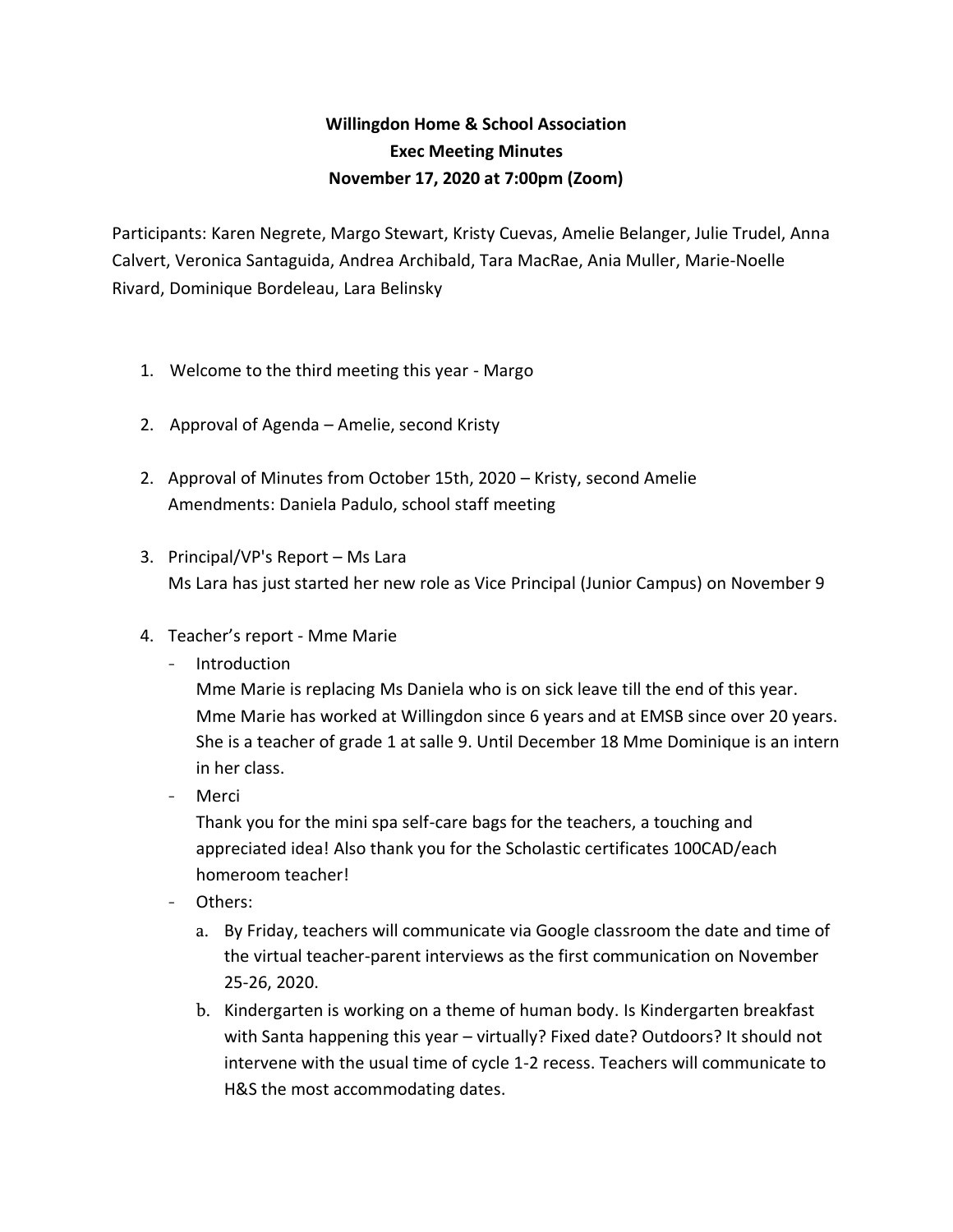- c. Grade 1 working on a theme of books. November 19 is Day of Books kids present their favorite book and can come in PJ and with stuffed toy to school. In math, we are working on plane figures and solids.
- d. Grade 2 exploring our solar system and space. In December we are moving into winter celebrations.
- e. Grade 3 in French, we talk about the solar system and we have just received the laptops so we will start using it in class. In English – rhyming poems, word families, and novel study.
- Kind request to all the parents to be patient during the upcoming teacher-parent interviews, as teachers have to navigate through multiple meetings and platforms.
- 5. Communications report Amelie & Andrea
	- a. Weekly Newsletter given high volume of emails (from teachers, school administration, EMSB and H&S) we moved to sending a weekly newsletter on Thursdays. H&S reminders will be mainly posted on social media. During busy time of the year like December maybe move to sending H&S emails twice per week?
	- b. Social Media
		- H&S Instagram account set up by Amelie. 64 followers so far.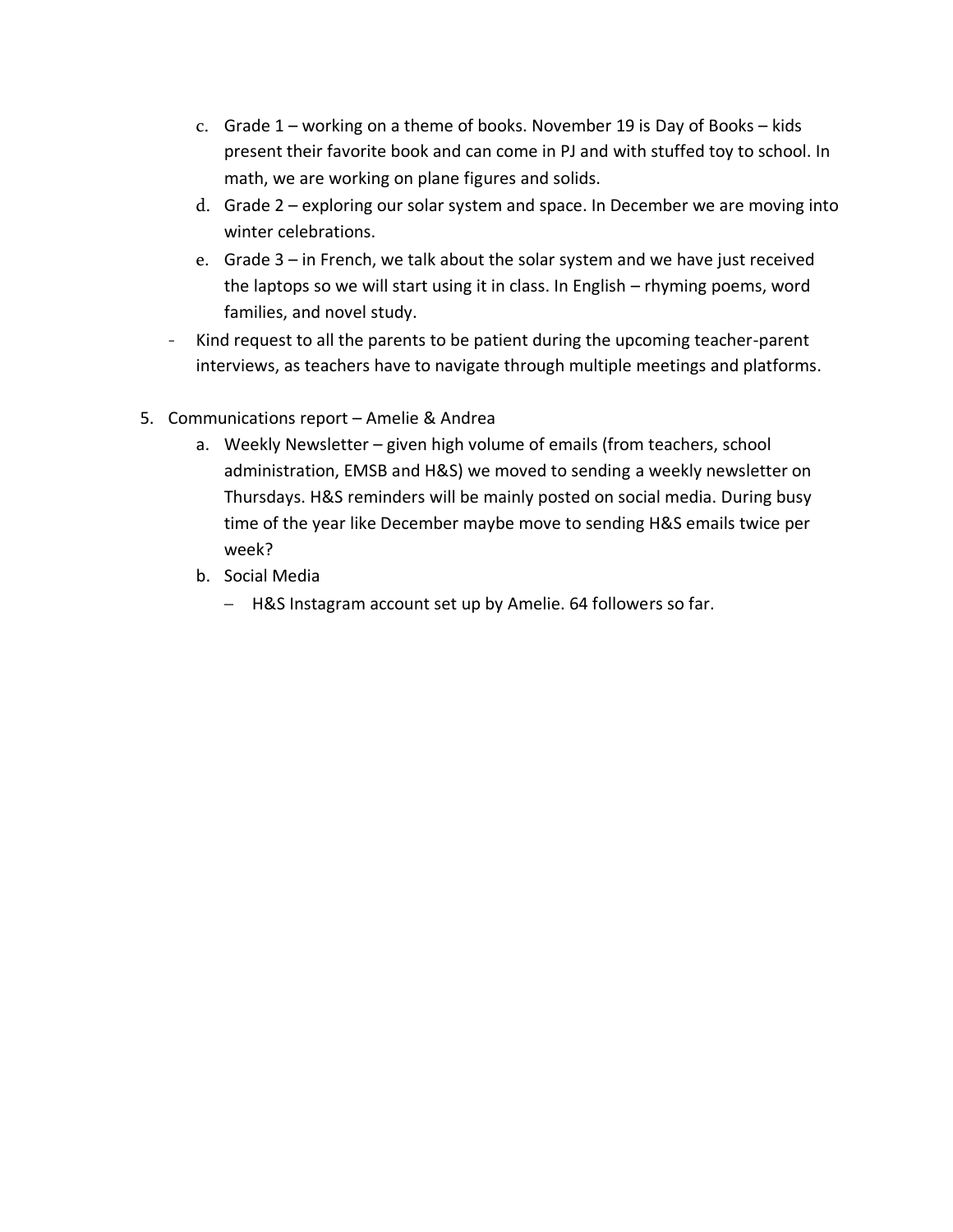## STATS AND MOST POPULAR POSTS

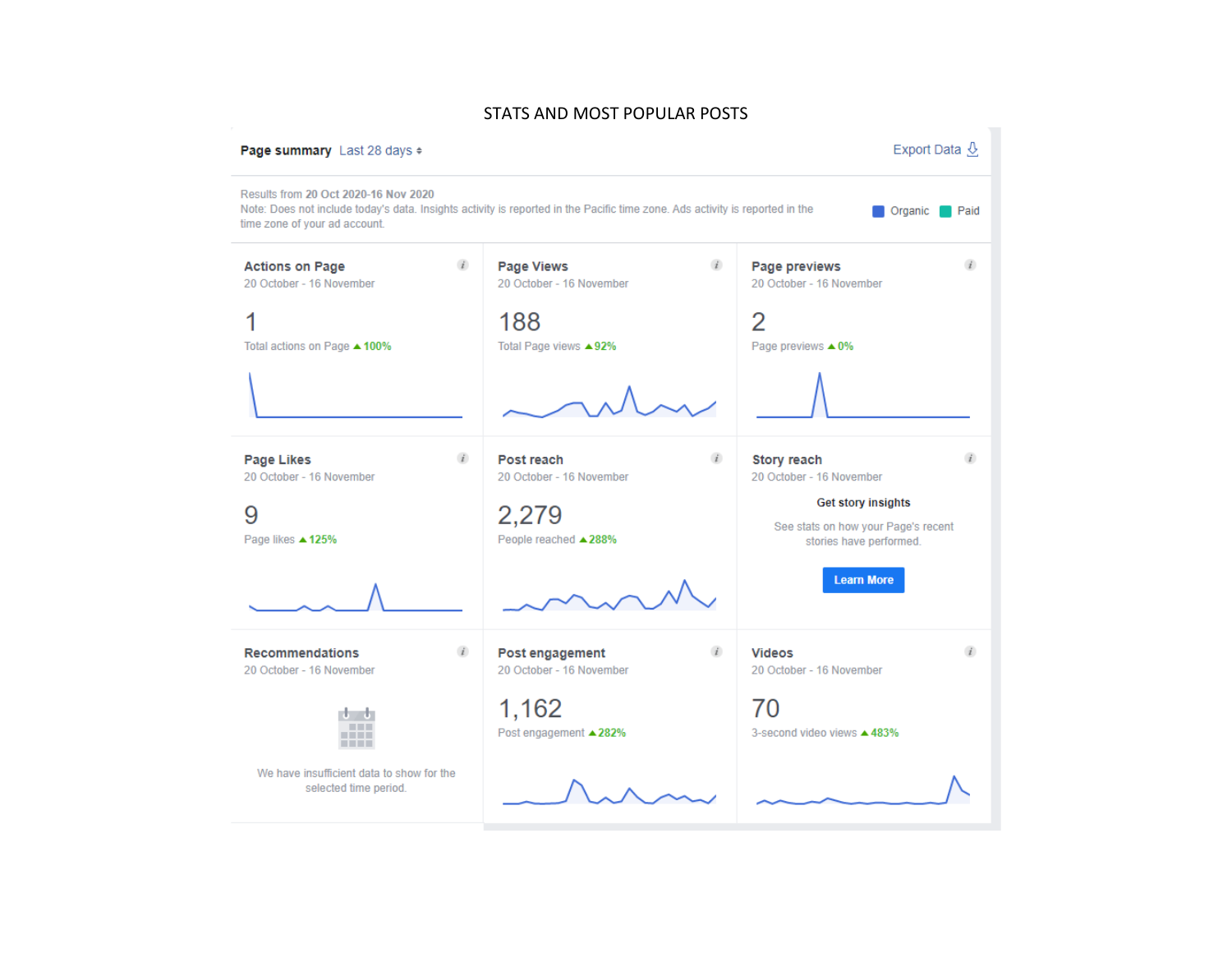| <b>Post Message</b>                                                                                                                                                                                                                                                                                                                   | <b>Lifetime Post Total</b>                                                                                                                                               | <b>Lifetime Post Total</b>                                                                                                                                           | <b>Lifetime Engaged Users</b>                                                                                                                                                                                               |
|---------------------------------------------------------------------------------------------------------------------------------------------------------------------------------------------------------------------------------------------------------------------------------------------------------------------------------------|--------------------------------------------------------------------------------------------------------------------------------------------------------------------------|----------------------------------------------------------------------------------------------------------------------------------------------------------------------|-----------------------------------------------------------------------------------------------------------------------------------------------------------------------------------------------------------------------------|
|                                                                                                                                                                                                                                                                                                                                       | Reach                                                                                                                                                                    | <b>Impressions</b>                                                                                                                                                   |                                                                                                                                                                                                                             |
|                                                                                                                                                                                                                                                                                                                                       | Lifetime: The number<br>of people who had<br>your Page's post<br>enters their screen.<br>Posts include<br>statuses, photos,<br>links, videos and<br>more. (Unique Users) | Lifetime: The number<br>of times your Page's<br>post entered a<br>person's screen. Posts<br>include statuses,<br>photos, links, videos<br>and more. (Total<br>Count) | Lifetime: The number of<br>unique people who engaged<br>in certain ways with your Page<br>post, for example by<br>commenting on, liking,<br>sharing, or clicking upon<br>particular elements of the<br>post. (Unique Users) |
| Carolyn's Toy Drive has started collecting gifts for the 2020<br>holiday season. Click here to participate:<br>https://www.signupgenius.com/go/70a084bafa823a2fc1-<br>willingdons1                                                                                                                                                    | 983                                                                                                                                                                      | 1125                                                                                                                                                                 | 46                                                                                                                                                                                                                          |
| Get your Willingdon Spirit ON!!!! ** Benefitting the Family<br>Support Fund which helps cover school expenses and more for<br>families within our community** Fresh new designs, two colour<br>choices, adult & youth sizing! ORDER TODAY! Sale ends<br>OCTOBER 9th! http://www.spiritwearcanada.ca/willingdon                        | 679                                                                                                                                                                      | 963                                                                                                                                                                  | 82                                                                                                                                                                                                                          |
| Carolyn's toy drive is currently collecting gifts for kids of all ages.<br>The children at these shelters need our help more than ever, so<br>please be generous. Let's make a difference! To sign up click<br>here: https://www.signupgenius.com/go/70a084bafa823a2fc1-<br>willingdons1                                              | 544                                                                                                                                                                      | 675                                                                                                                                                                  | 42                                                                                                                                                                                                                          |
| NEW from Oliver's Labels, Personalized Scarf Masks! Mask-up<br>in style! Benefitting the Family Support Fund <3 Don't forget<br>labels while you are there for all that winter gear. Did you know<br>lost and found items that are labeled get sent back to your<br>kiddos homeroom?<br>http://www.oliverslabels.com/willingdonfamily | 443                                                                                                                                                                      | 767                                                                                                                                                                  | 58                                                                                                                                                                                                                          |
| Today, we took a moment to appreciate and say thank you to<br>our wonderful teachers                                                                                                                                                                                                                                                  | 492                                                                                                                                                                      | 622                                                                                                                                                                  | 137                                                                                                                                                                                                                         |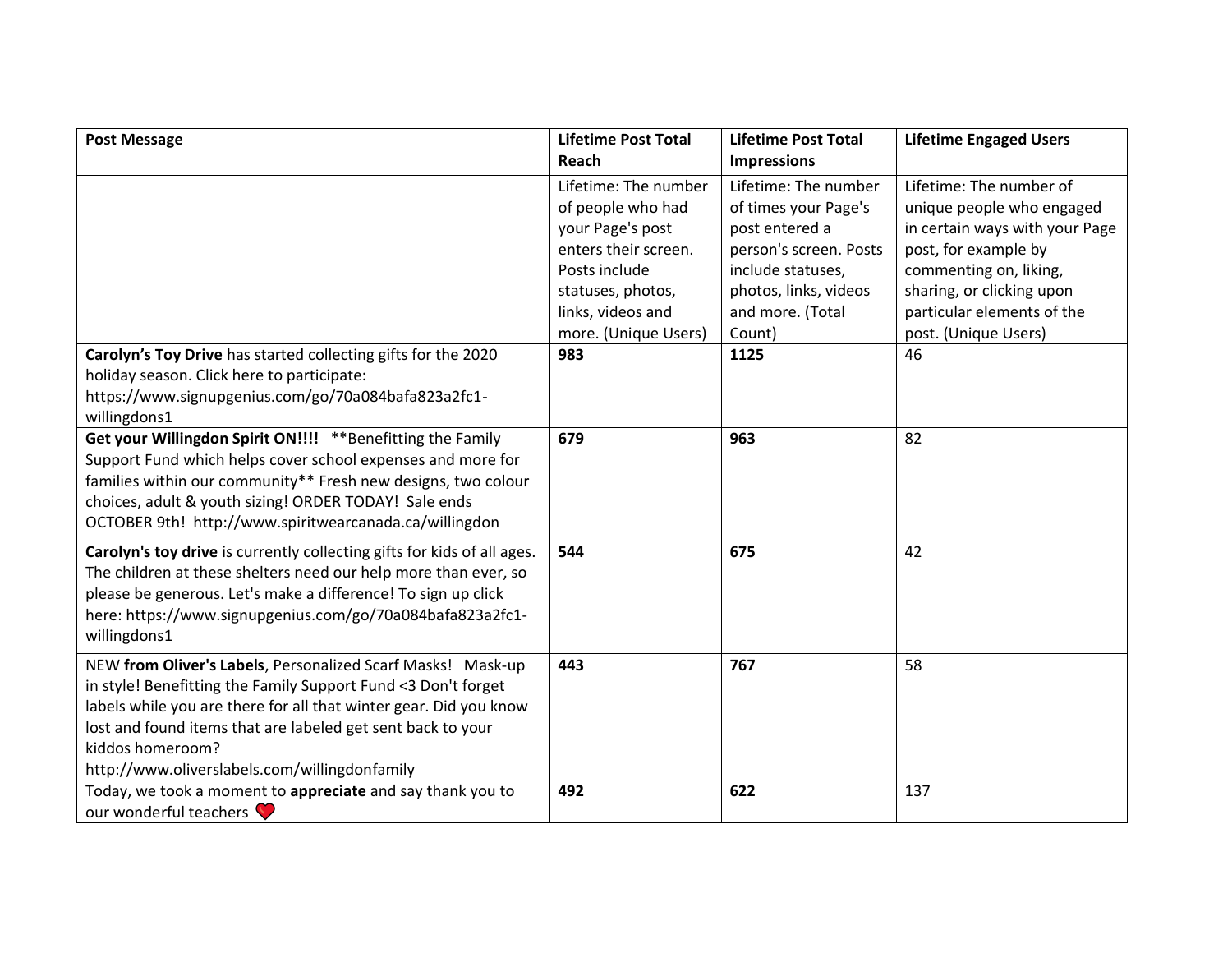

**Boost post** 

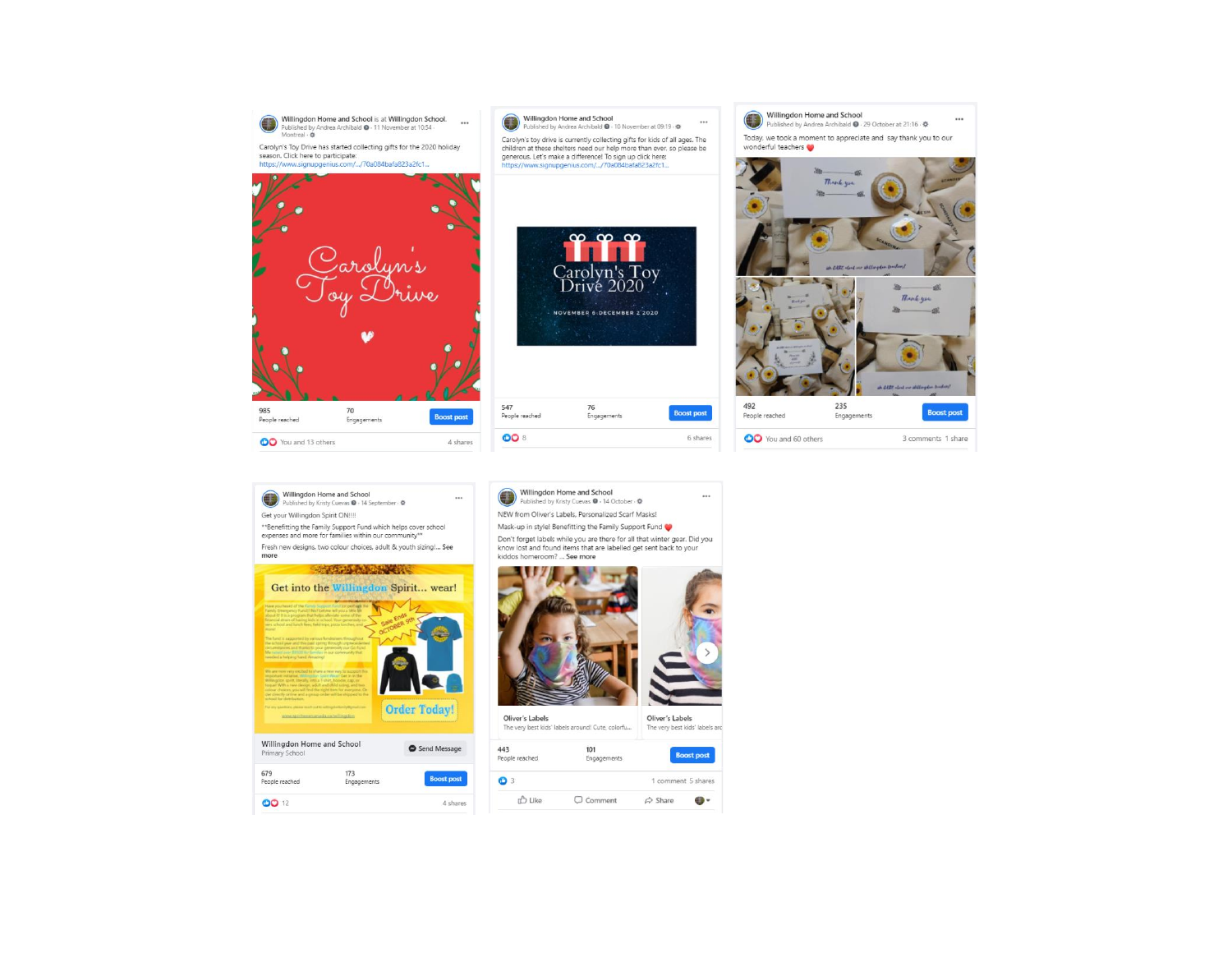|    | Froyo - 2020-2021<br>Regular · Willingdon Families - Home &<br>School 2020-2021<br>Sent Mon, November 16th 9:05 AM to<br>827 recipients by you                          | Sent | 47.3%<br>Opens | 18.3%<br>Clicks | View Report        | $\checkmark$ |
|----|-------------------------------------------------------------------------------------------------------------------------------------------------------------------------|------|----------------|-----------------|--------------------|--------------|
|    | Newsletter no. 2: November 12,<br>2020<br>Regular · Willingdon Families - Home &<br>School 2020-2021<br>Sent Thu, November 12th 1:37 PM to 827<br>recipients by you     | Sent | 48.2%<br>Opens | 9.9%<br>Clicks  | <b>View Report</b> |              |
| 妇  | Carolyn's Toy Drive 2020<br>Regular · Willingdon Families - Home &<br>School 2020-2021<br>Sent Tue, November 10th 1:21 PM to 827<br>recipients by you<br>This Month (2) | Sent | 45.6%<br>Opens | 3.8%<br>Clicks  | View Report        |              |
| ÆЛ | Newsletter no.1: Nov 5 2020<br>Regular · Willingdon Families - Home &<br>School 2020-2021<br>Sent Thu, November 5th 2:19 PM to 827<br>recipients by you                 | Sent | 47.6%<br>Opens | 11.0%<br>Clicks | View Report        |              |

- 6. Treasurer's report Anna 16.000CAD remaining balance
- 7. Membership Report Anna
	- a. Number of members this year: 61 including all H&S executive members, so we had more than the required amount of 10%. Subscriptions closed for this year.
	- b. Report & payment made to QFHSA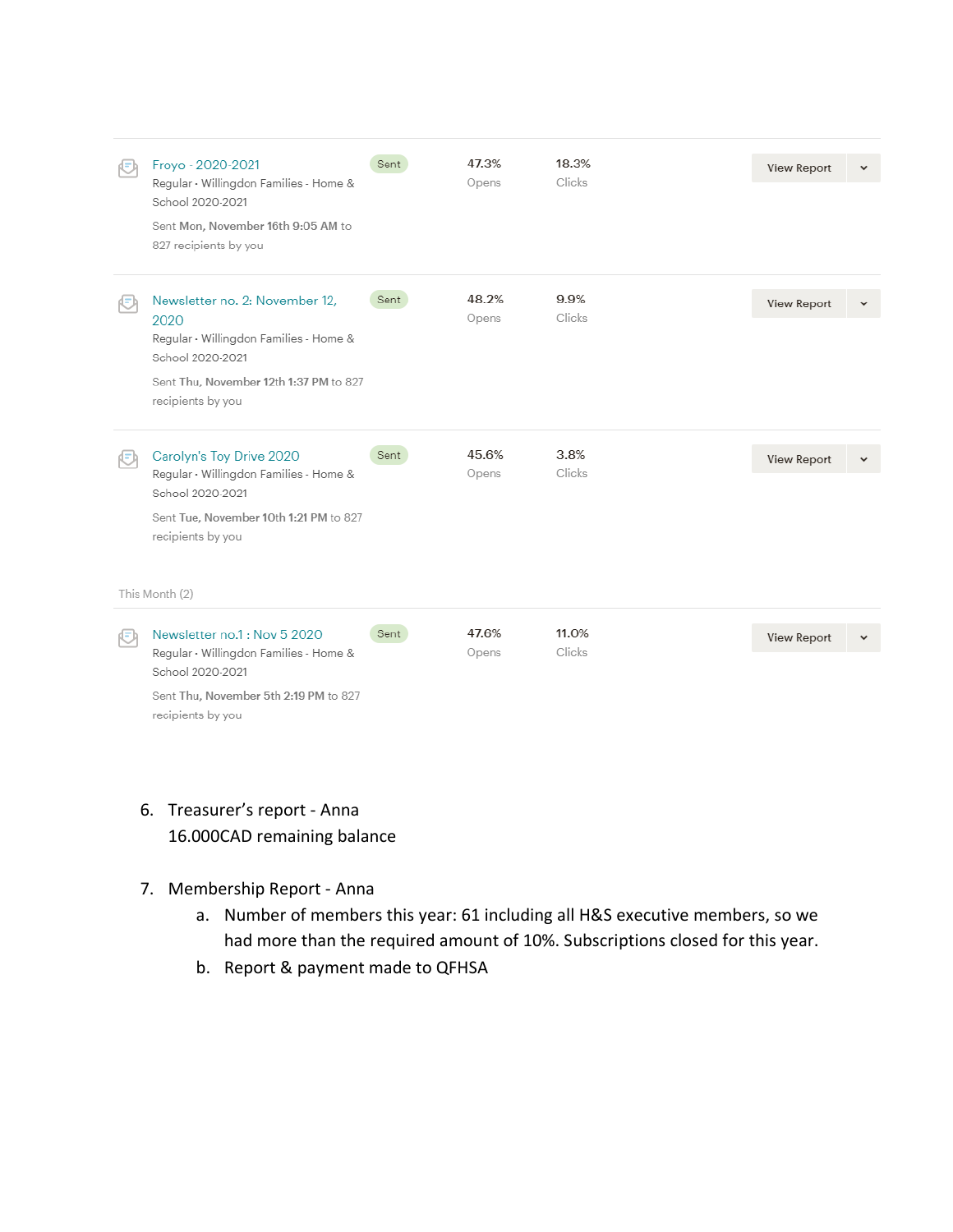8. Family Emergency Fund Report - Kristy



- 9. Grad Committee Report Julie
	- Grad is being slowly organized. Two big meetings and few sub meetings took place.

- Amounts for donations this year are open. To date 2300CAD had been collected and about 50% of families had donated.

- Sweatshirt design was voted and approved, order will be placed next week, and it takes 15 days to arrive.

- Yearbook team consists of 2 people and is now also looking for graphic designers to help.

- Online fundraisers – calendars designed by Gr 6 (art) and environmentally friendly ice melt. Distribution hopefully starts December 16.

- Events planner will start planning the grad ceremony after New Year.

## 10. Other Business

a. Mini Bistro update - Margo

It is all well wrapped up and went quite seamless. Only two people with credit issues. 9 families are asking for refunds and 13 families donated their meals to **Family Support Fund**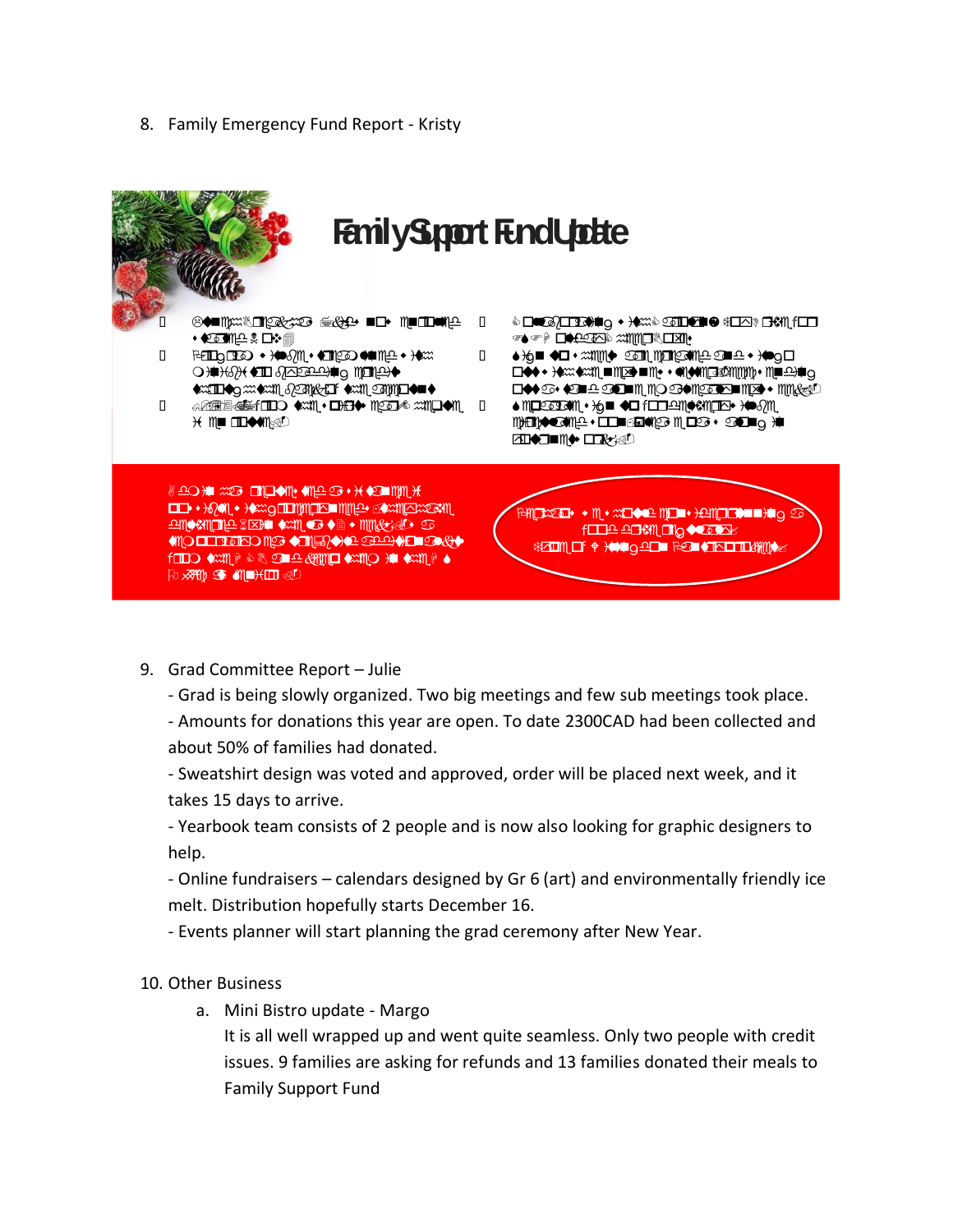- b. Book fair/Scholastics Karen
	- Online now, dates November 9th-23rd
	- \$100 in scholastic rewards for teachers. Wish lists have been ordered.
	- \$5000 in rewards left to spend before March 21 (K holiday gift, FSF gift baskets, books for classrooms?)

- To date 133 books sold, which are a lot less than usual: 5-7.000 English and 2-3.000 French books

- Book fair is ongoing until Monday

- H&S to approach new teachers to offer books? New class of Mme Zoe has no books (one more K class than last year)

c. TSAW updates – Ania and Kim

- Little mini spa self-care packages for all teachers and staff distributed on October 29 at both campuses, incl. hand soap, lotion and bath. Extra products donated to an organization providing hygiene products to shelters "Hygiene for Humanity"

- Meeting with Margo and Karen:
	- Plan TSA ideas for the upcoming months, as this year H&S would like to express our appreciation to the teachers and staff on more regular basis
	- H&S is asking now for contributions from everyone to share their talents and time to appreciate the teachers, as well as it is possible to make financial contributions for TSA via H&S website
- Ideas for 2020:
	- November: gratitude cards for the teachers and little "teariffic" bags with tea bags and honey drizzles to encourage a break during the parents-teachers interviews
	- December: any baked goods or food may not be as welcome this year. Feedback from the teachers is the same – simple kind and appreciative note/email/card/drawing is much valued!!
- d. Kindergarten Christmas event Margo
	- Coordinators: Jimmy, Andrea

- Andrea contacted Ms Carmen and Ms Maya and confirmed that the outdoor Santa visit is too complicated. Instead, a gift for each kid will include a book, little crafts and cookie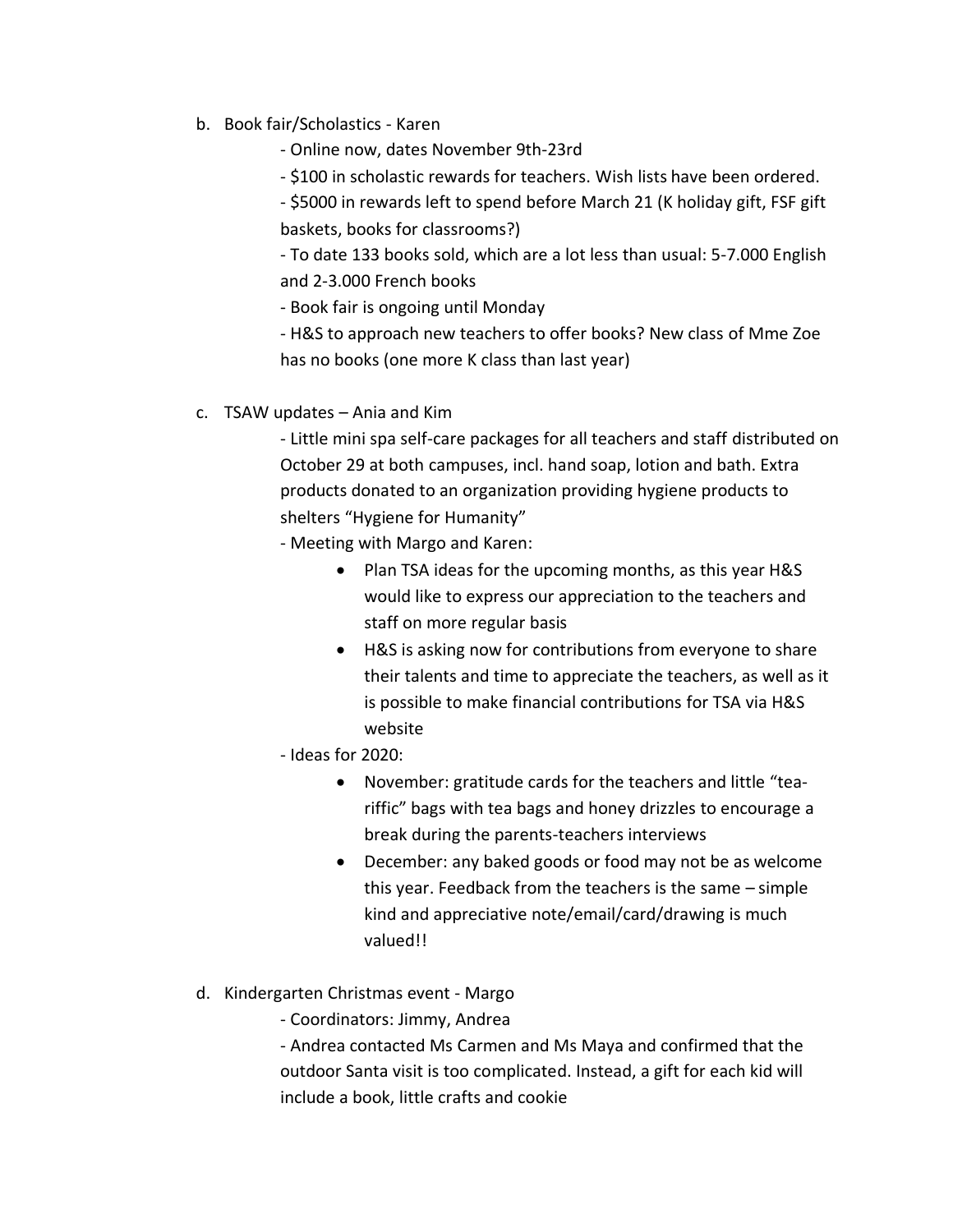- Portable North Pole – prerecorded message from Santa to be distributed?

- Date not finalized yet
- Gifts for teachers too?
- e. Recette en Pot Margo and Tara
	- Coordinator: Tara McRae
	- Dates: Nov 19th Dec 3rd
	- Price: \$10.99 / 30% profit (\$3.30 per jar)
	- Online ordering, delivery to residences approx. 2 weeks after order date
	- Text is ready and the campaign will be launched on Thursday
- f. Carolyn's Toy Drive Karen
	- 81 children/teen had gifts purchased for, 57 still needing gifts
	- 2 weeks left to donate, Dec 2 is the deadline

- Should any gift cards for teens be purchased through our fundscrip and then part of it back for Carolyn donations?

- g. Other Follow-ups
	- Fundscrip fundraiser: launched and ongoing
		- Veronica set it up
		- Potential for a successful fundraiser, but we are holding back promoting it, because of busy season
		- So far mostly H&S member contributed
		- Promote before Christmas would be prime time for shopping
		- Buy groceries for FSF through fundscrip?
		- Open fundraisers to other circles through social media?
	- Froyo
		- Community very excited about the good news of Thursday Froyo's comeback
		- 220 kids registered in the first 4 hours
		- Logistics of distribution need to be discussed Lunchtime or afternoon?
		- It can stay 1hour outside of fridge